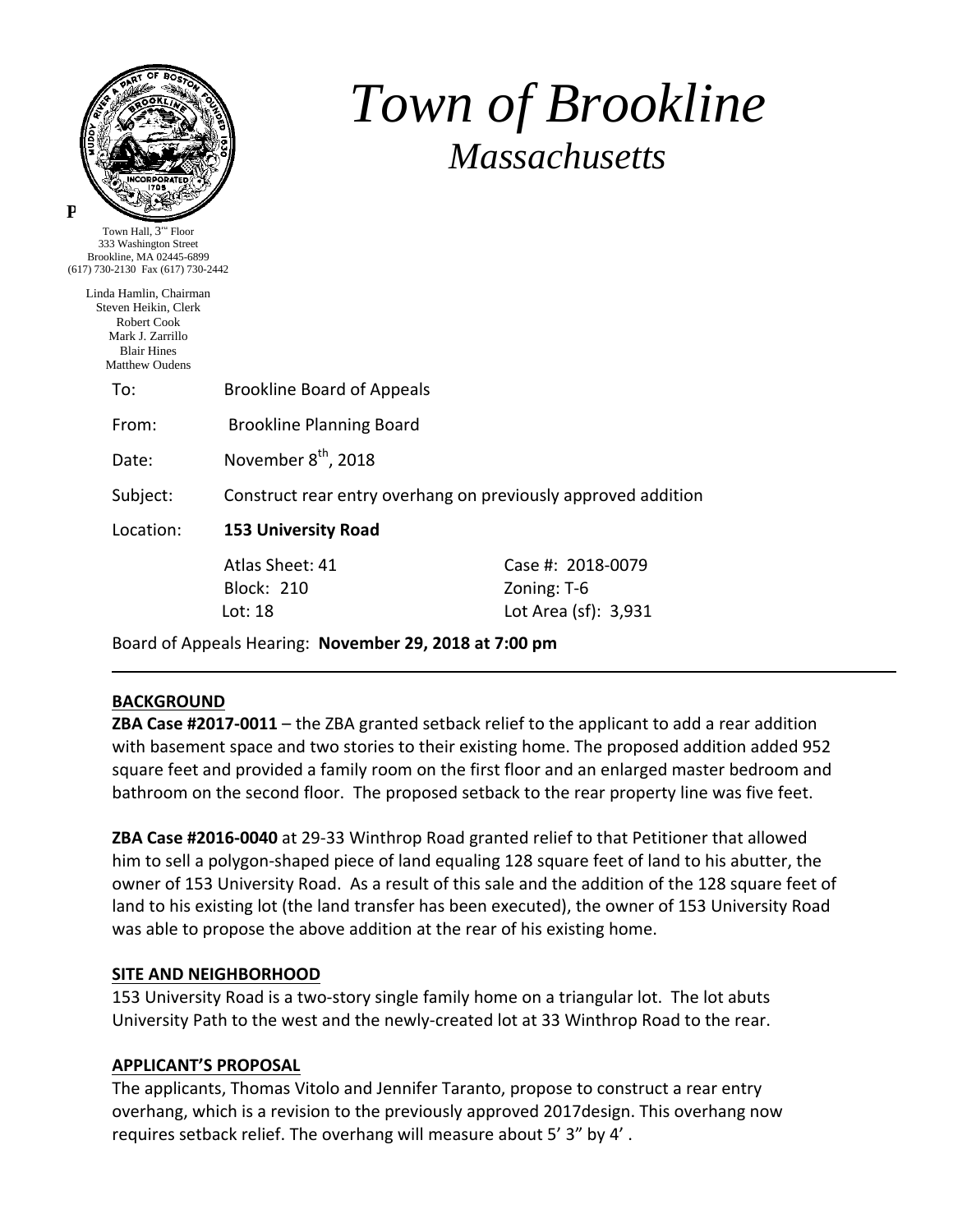### **FINDINGS**

#### **Section 5.70 ‐ Rear Yard Requirements**

| <b>Dimensional Requirements</b> | <b>Required</b> | <b>Existing</b>  | <b>Proposed</b>  | <b>Relief Required</b> |
|---------------------------------|-----------------|------------------|------------------|------------------------|
| <b>Rear Yard Setback</b>        | 30 feet         | $\approx$ 5 feet | $\approx$ 1 foot | Special Permit*        |

\* Under §5.43, the Board of Appeals may waive yard and/or setback requirements if counterbalancing amenity is provided; in *this case the Applicant is proposing a tree at the rear property line.*

#### **Section 8.02.2** – Alteration of Extension

A special permit is required to alter or extend a nonconforming structure.

#### **STAFF ANALYSIS**

The staff has no issue with this small addition. The larger proposal was already previously approved and this overhang/entranceway has been designed to fit in architecturally with the addition. The overhang is not visible from the street or from neighbors due to its location and the planting of dense shrubbery.

#### **PLANNING BOARD COMMENTS**

The Planning Board is not opposed to this request to build an overhang over a rear entry to the house. No neighbors spoke in opposition to the proposal at the meeting. The Board recommended that the applicant submit support letters from neighbors at the Board of Appeals hearing.

**Therefore, the Planning Board recommends approval the site plan by George C. Collins, dated 3/9/2017, and elevations and floors plans by Next Phase Studios, dated 6/18/2018, subject to the following conditions:**

- 1. Prior to the issuance of a building permit, the applicant shall submit a final certified site plan and elevations, subject to review and approval by the Assistant Director for Regulatory Planning.
- 2. Prior to the issuance of a building permit, the applicant shall submit a final landscaping plan indicating all counterbalancing amenities, subject to review and approval by the Assistant Director for Regulatory Planning.
- 3. Prior to the issuance of a building permit, the applicant shall submit to the Building Commissioner for review and approval for conformance to the Board of Appeals decision: 1) a final site plan stamped and signed by a registered engineer or land surveyor; 2) final elevations stamped and signed by a registered architect; and 3) evidence that the Board of Appeals decision has been recorded at the Registry of Deeds.

*Knm/Pss*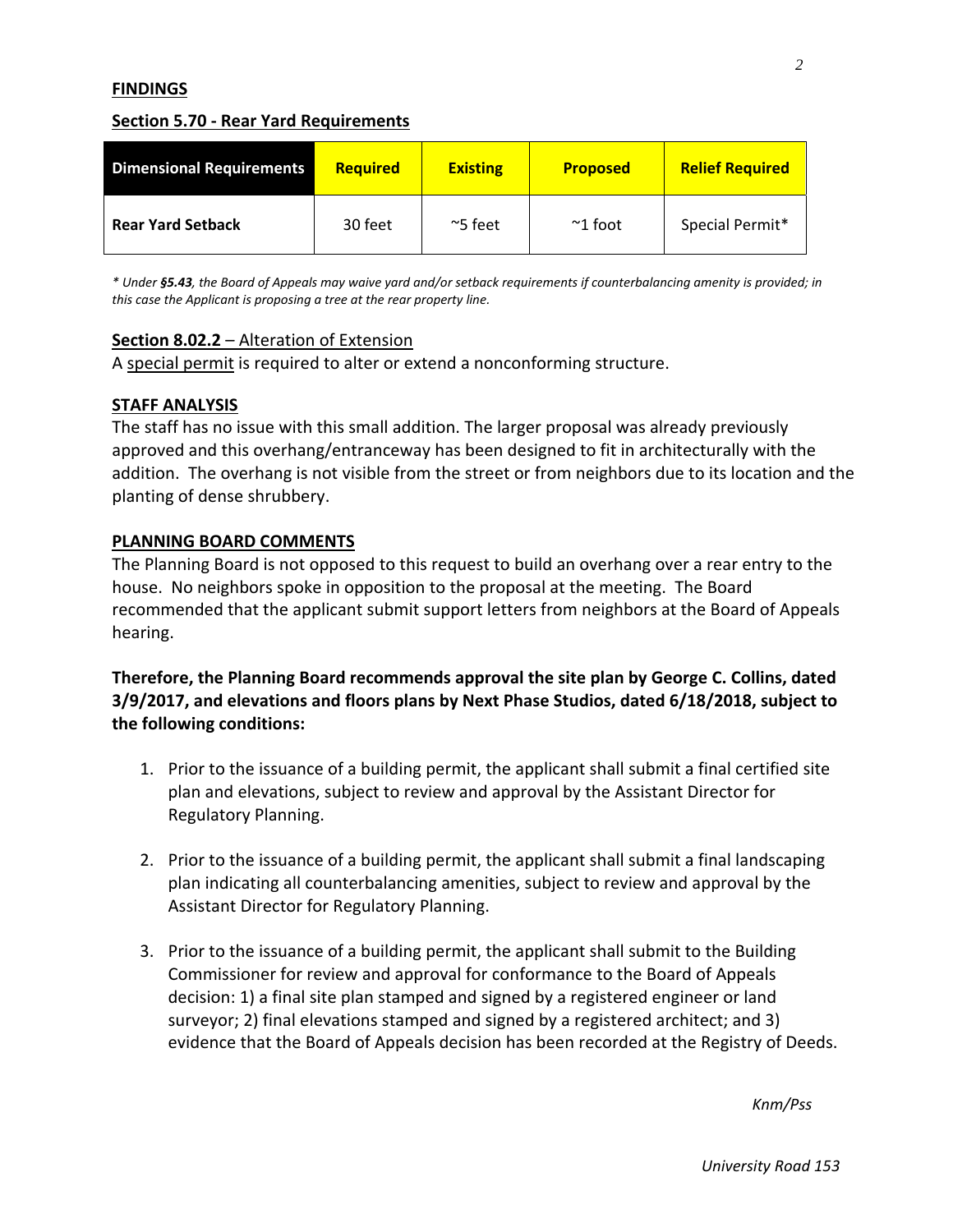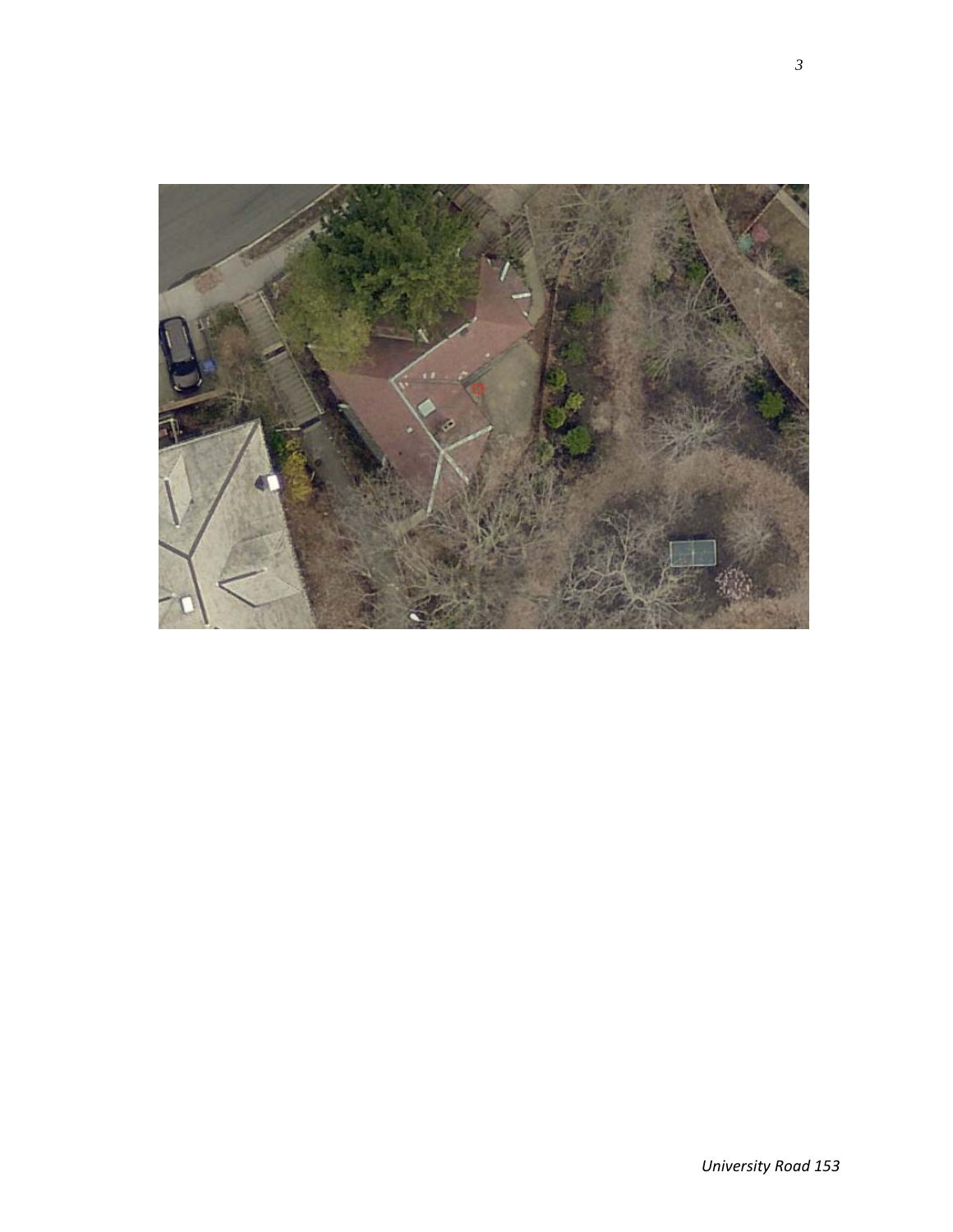

|                                 |                |   | NEXT PHASE STUDIOS<br>344 BOYLSTON STREET<br>BOSTON, MA 02116<br>WWW.NPS-ARCHITECTS.COM<br>T 617-375-9300<br>F 617-522-9812                       |                                                                         |  |
|---------------------------------|----------------|---|---------------------------------------------------------------------------------------------------------------------------------------------------|-------------------------------------------------------------------------|--|
| $\overline{a}$<br>$\frac{1}{2}$ |                |   | UNIVERSITY ROAD<br>53                                                                                                                             | TARANTO/VITOLO RESIDENCE<br>153 University Road,<br>Brookline ,MA 02445 |  |
|                                 |                |   | DATE: 06.22.18<br>$SCALE:I/4" = I'-0"$<br>DRAWN BY: CM<br>CHECKED BY: RA<br>PROJECT #: 16014<br><b>REVISIONS</b><br>PROPOSED<br><b>REAR ENTRY</b> |                                                                         |  |
| <b>ENTRY PLAN</b>               | $1/4" = 1'-0"$ | I | PLAN                                                                                                                                              | <b>SK-02</b>                                                            |  |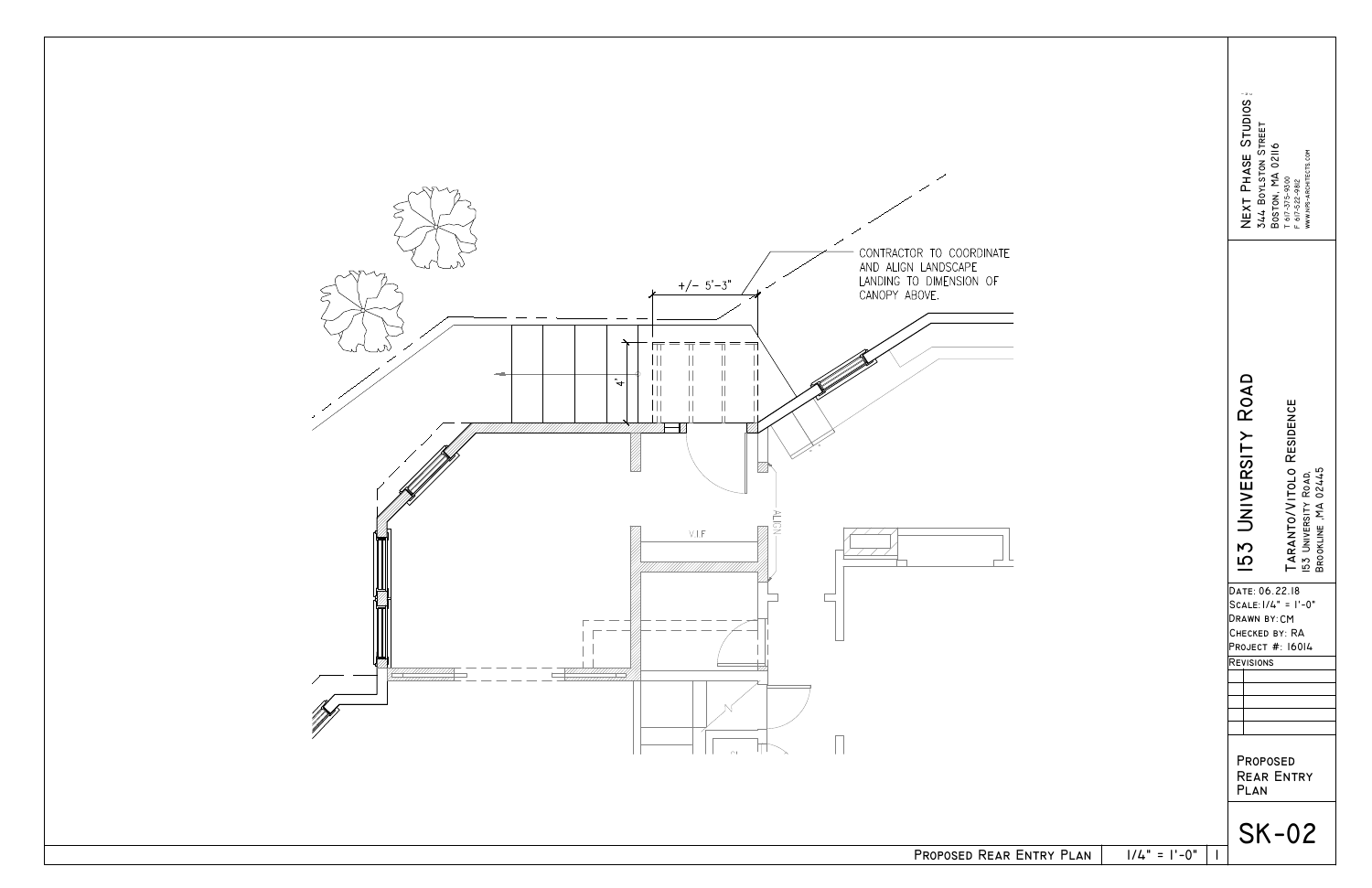